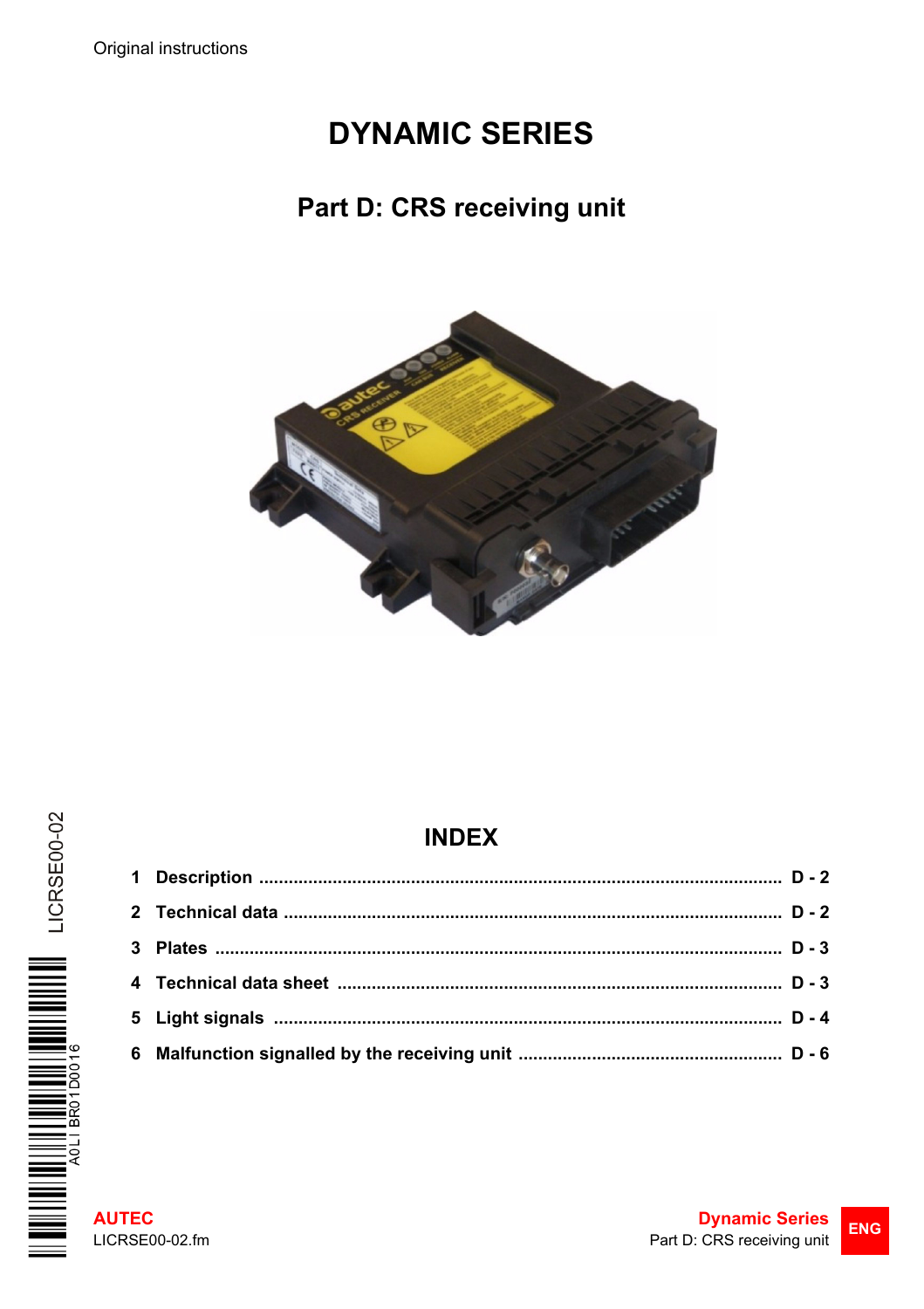### <span id="page-1-0"></span>**1 Description**



The receiving unit communicates with the machine through the STOP outputs (STOP\_1 and STOP\_2), the SAFETY outputs (SAF\_1 and SAF\_2) and the CAN  $n = 7$  network (of which it is a slave node).

### <span id="page-1-1"></span>**2 Technical data**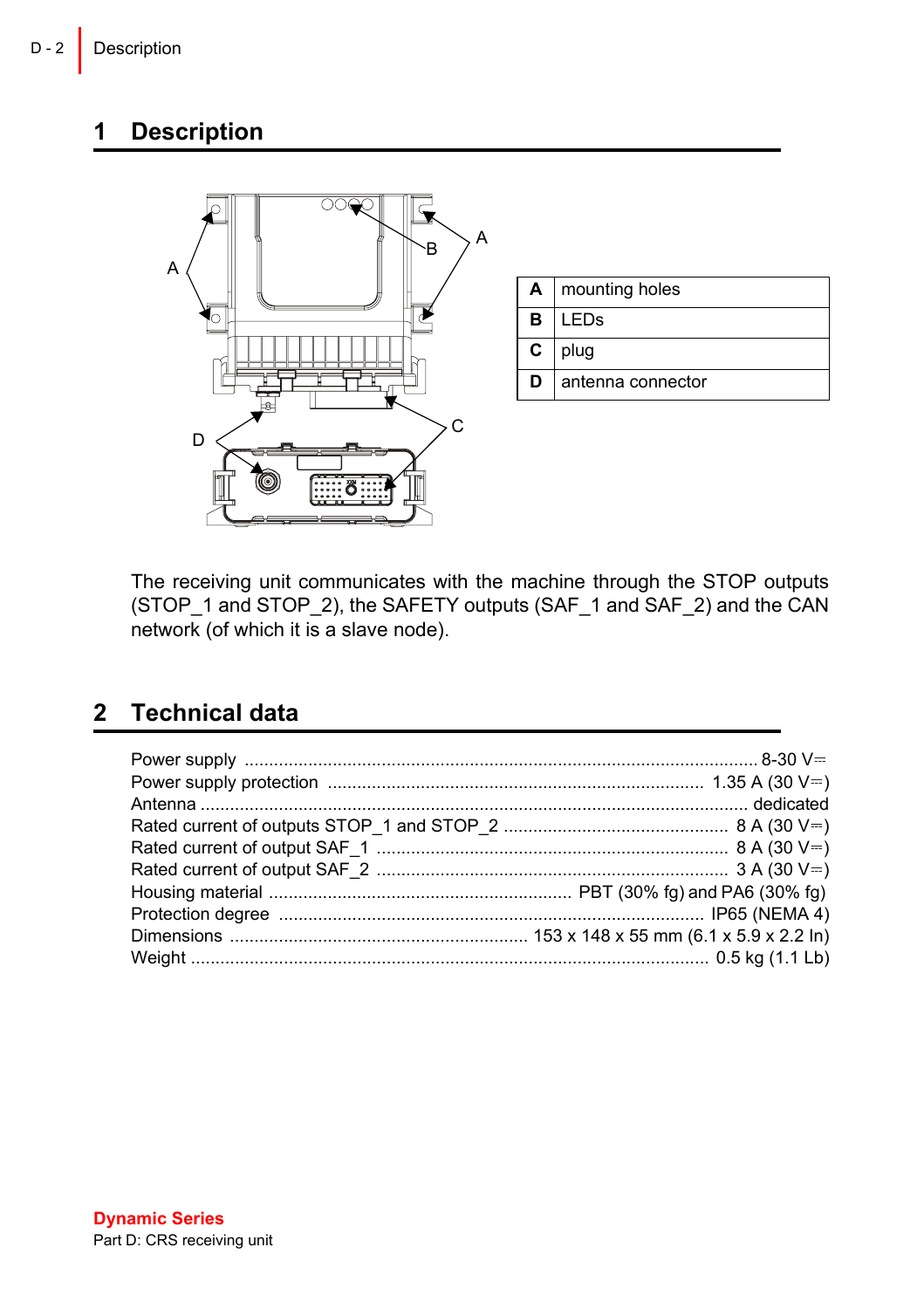#### <span id="page-2-0"></span>**3 Plates**

| <b>Plate</b>                                 | <b>Position</b>                                                | Content                                                                                                          |
|----------------------------------------------|----------------------------------------------------------------|------------------------------------------------------------------------------------------------------------------|
| radio remote control<br>identification plate | It is on the receiving unit cas-<br>ing, on the connector side | Radio remote control serial<br>number, bar code (S/N) and<br>manufacturing year.                                 |
| technical data plate                         | On the left side of the casing                                 | MODEL, TYPE and<br>main<br>receiving unit technical data,<br>marking and possible radio<br>remote control marks. |

The receiving unit has two plates.

#### <span id="page-2-1"></span>**4 Technical data sheet**

The technical data sheet contains the wiring diagram showing the connection between the receiving unit and the machine.

It also contains the transmitting unit configuration and shows the matching between commands sent and machine functions/movements.

The technical data sheet must be filled in, checked and signed by the installer, who is responsible for a correct wiring.

The technical data sheet must be kept together with this manual (always keep a copy of this data sheet for administrative purposes).



**The wiring of the receiving unit outputs must always reflect the wiring indicated in the technical data sheet.**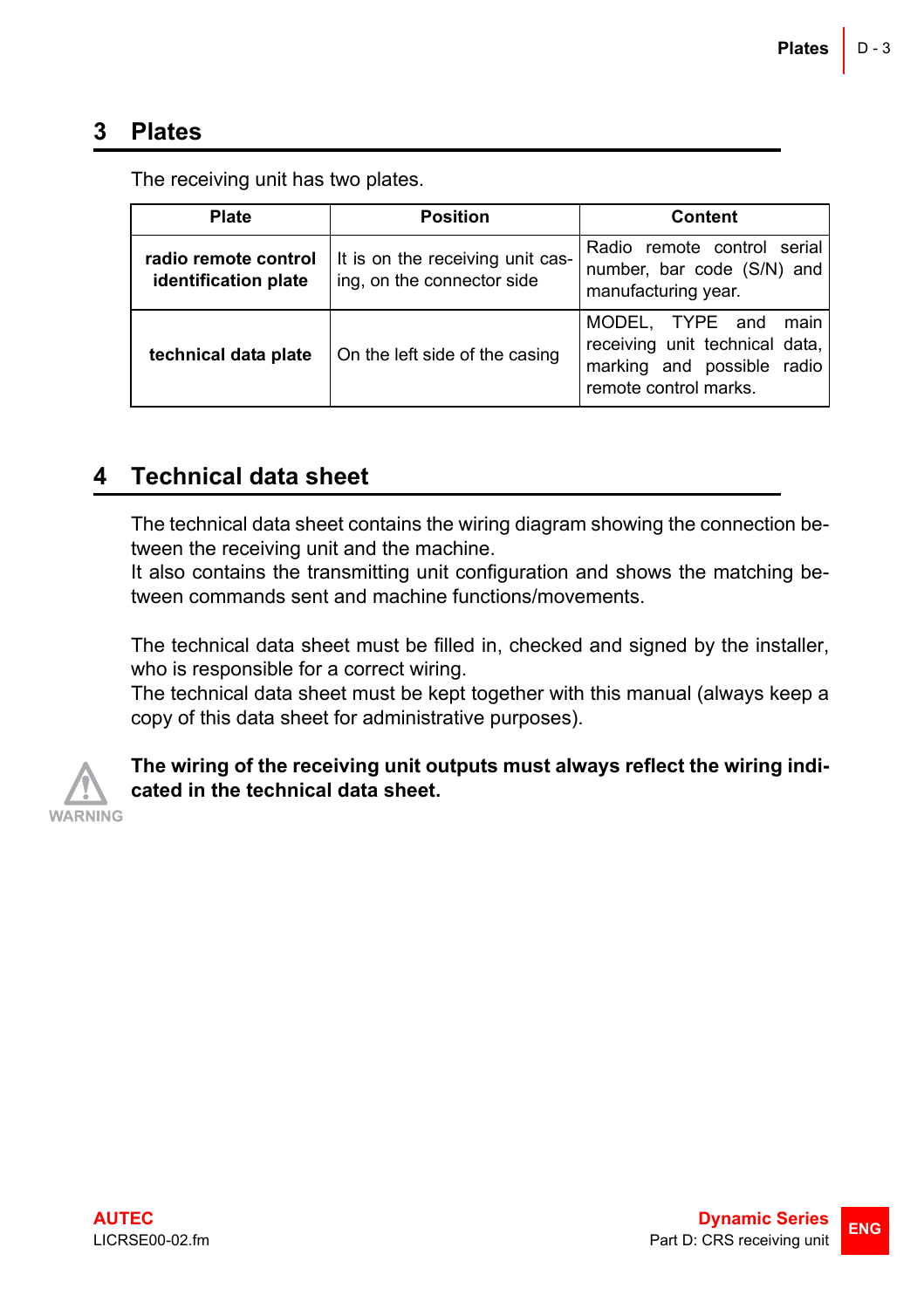### <span id="page-3-0"></span>**5 Light signals**

The CRS receiving unit has four LEDs:

- RUN is green
- ERR is red
- POWER is green
- ALARM is red

#### **1. RUN LED (green)**



The RUN LED indicates the status of the communication between the receiving unit and the CAN network Master node.

| The RUN LED     | Meaning                                                                  |
|-----------------|--------------------------------------------------------------------------|
| $\ldots$ is off | The receiving unit does not work as a CAN network<br>node.               |
| blinks          | The receiving unit does not send commands in the<br>CAN network.         |
| $\ldots$ is on  | The receiving unit is working correctly as a node in the<br>CAN network. |

RUN LED signals reflect the guidelines of the CANopen®, standard, CiA recommendation 303-3.

#### **2. ERR LED (red)**

The ERR LED indicates the status of the CAN communication.

| The ERR LED     | Meaning                                        |
|-----------------|------------------------------------------------|
| $\ldots$ is off | The CAN communication is working correctly.    |
| blinks          | The CAN communication does not work correctly. |
| $\ldots$ is on  | No CAN communication.                          |

ERR LED signals reflect the guidelines of the CANopen®, standard, CiA recommendation 303-3.

#### **3. POWER LED (green)**

The POWER LED indicates the status of the receiving unit and of the radio link.

| The POWER LED   | Meaning                             |
|-----------------|-------------------------------------|
| $\ldots$ is off | The receiving unit is switched off. |
| blinks          | Radio link has been built.          |
| $\ldots$ is on  | No radio link.                      |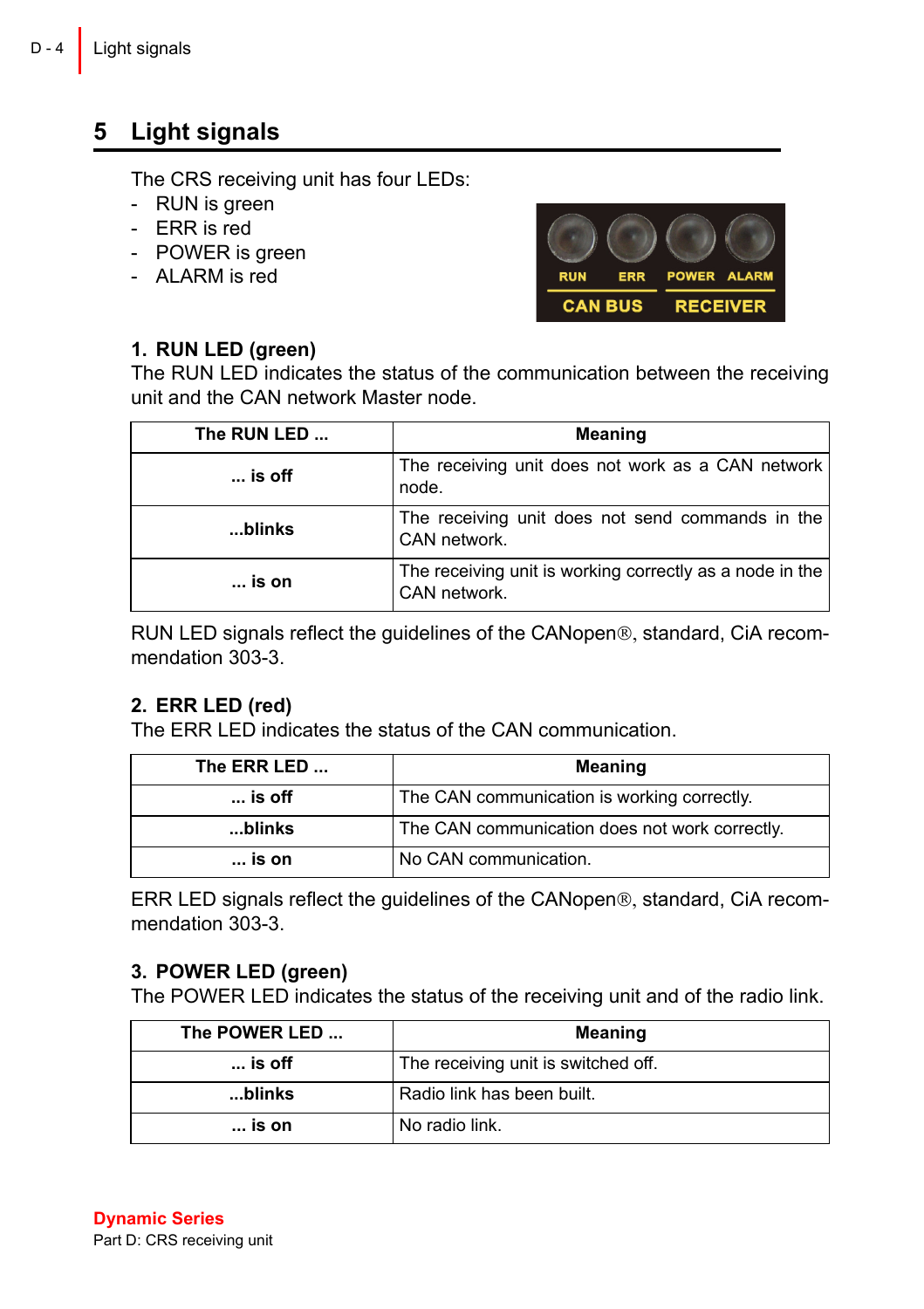#### **4. ALARM LED (red)**

The ALARM LED warns about anomalies in the receiving unit.

| The ALARM LED   | Meaning                                     |
|-----------------|---------------------------------------------|
| $\ldots$ is off | The receiving unit works correctly.         |
| blinks once     | Error on the STOP outputs.                  |
| blinks twice    | Error on the SAFETY outputs.                |
| is on           | The receiving unit does not work correctly. |